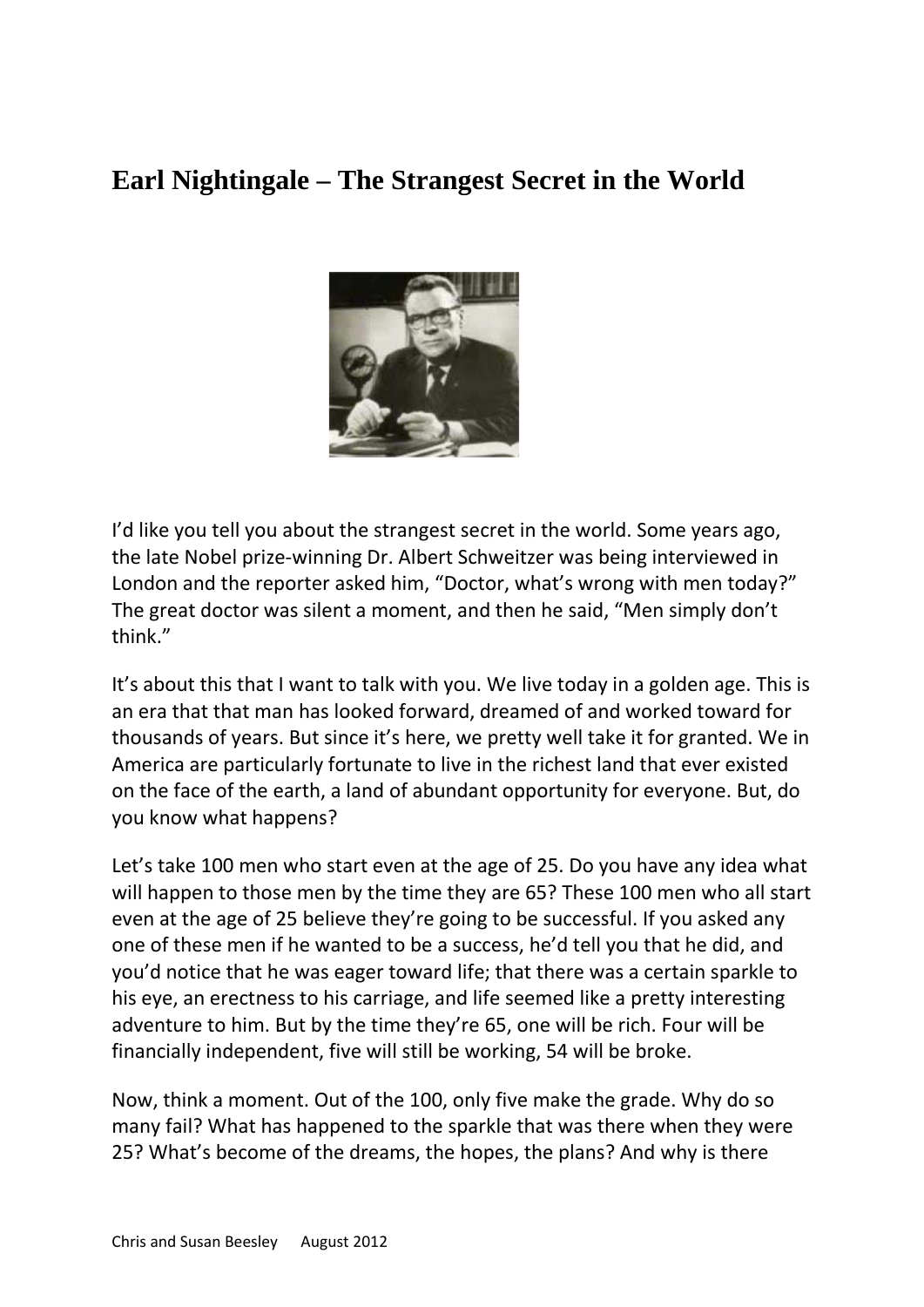such a large disparity between what these men intended to do, and what they actually accomplished?

When we say about 5% achieve success, we have to define success. And here's the definition I've ever been able to find: Success is the progressive realization of a worthy ideal. If a man is working toward a pre-determined goal and knows where he's going, that man is a success. If he's not doing that, he's a failure. Success is the progressive realization of a worthy ideal.

Rolo May, the distinguished psychiatrist wrote a wonderful book called "*Man's Search for Himself*." **In this book, he shows the opposite of courage in our society is not cowardice. It is conformity.**

And there you have the trouble today. It's conformity – people acting like everyone else without knowing why, without knowing where they're going.

Think of it. In America right now, there are over 18 million people 65 years of age and older, and most of them are broke. They're dependent on someone else for life's necessities.

We learn to read by the time we're seven. We learn to make a living by the time we're 25. Usually, by that time, now that we're making a living we're supporting a family. And yet, by the time we're 65, we haven't learned how to become financially independent in the richest land that has ever been known.

Why? We conform. The trouble is that we're acting like the wrong percentage group – the 95 who don't succeed.

Why do these people conform? Well, they really don't know. These people believed that their lives are shaped by circumstances, by things that happen to them by exterior forces, they're outer-directed people. They are outer-directed people.

A survey was made one time that covered a lot of men, working men, and these men were asked, "Why do you work?" "Why do you get up in the morning?" 19 out of 20 had no idea.

If you ask them they will say, "Well, everyone goes to work in the morning," and that's the reason they do it – because everyone else is doing it.

#### **Now, let's get back to our definition of success. Who succeeds?**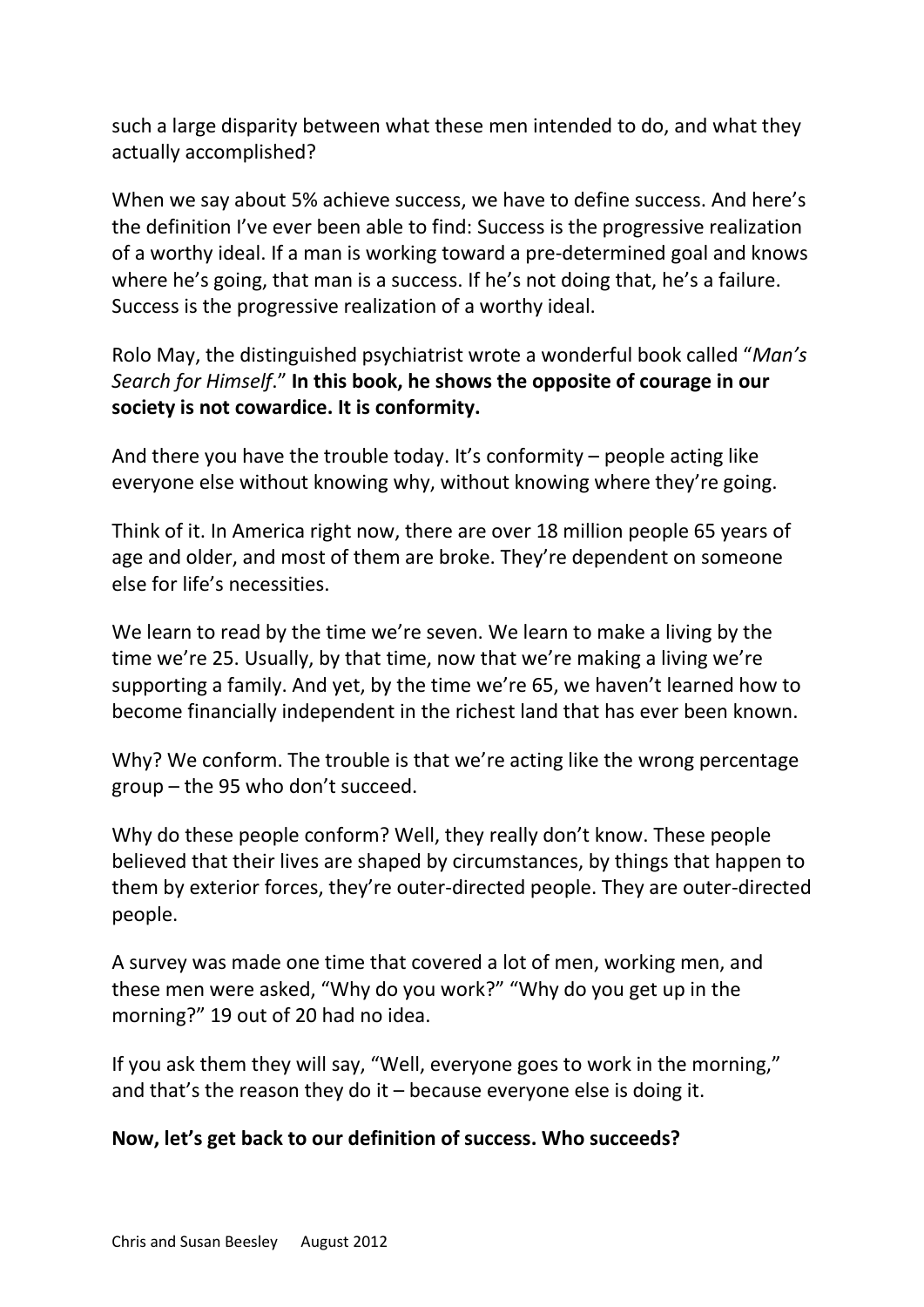The only person who succeeds is the person who is progressively realizing a worthy ideal. It is the person who says, "I am going to become this," and then begins to work towards that goal.

I'll tell you who the successful people are. A success is the school teacher who is teaching school because that's what he or she wants to do. A success is the woman who is a wife and mother because she wanted to become a wife and mother and is doing a good job of it. A success is the man who runs the corner gas station because that was his dream. That's what he wanted to do.

A success is the successful salesman who wants to become a top-notch salesman and grow and build with in his organization. A success is anyone who is doing deliberately a pre-determined job because that's what he decided to do deliberately. But only 1 out of 20 does that.

**That's why today there isn't really any competition unless we make it four ourselves. Instead of competing, all we have to do is create.** For 20 years, I looked for the key which would determine what would happen to a human being.

Was there a key, I wanted to know, which would make the future a promise that we could foretell to a large extent. Was there a key that would guarantee a person's becoming successful if he only knew about it and knew how to use it?

#### **Well, there is such a key. And I found it.**

Have you ever wondered why so many men work so hard and honestly without ever achieving anything in particular, and others don't seem to work hard and yet seem to get everything? They seem to have a magic touch.

You've heard them say that about someone. "Everything he touches turns to gold." Have you ever noticed that a man who becomes successful tends to continue to become successful?

On the other hand, have you noticed how a man who's a failure tends to continue to fail? Well, it's because of goals. Some of us have goals; some don't. People with goals succeed because they know where they're going. It's that simple.

Think of a ship leaving a harbor and think of it with a complete voyage mapped out and planned. The captain and crew know exactly where it's going and how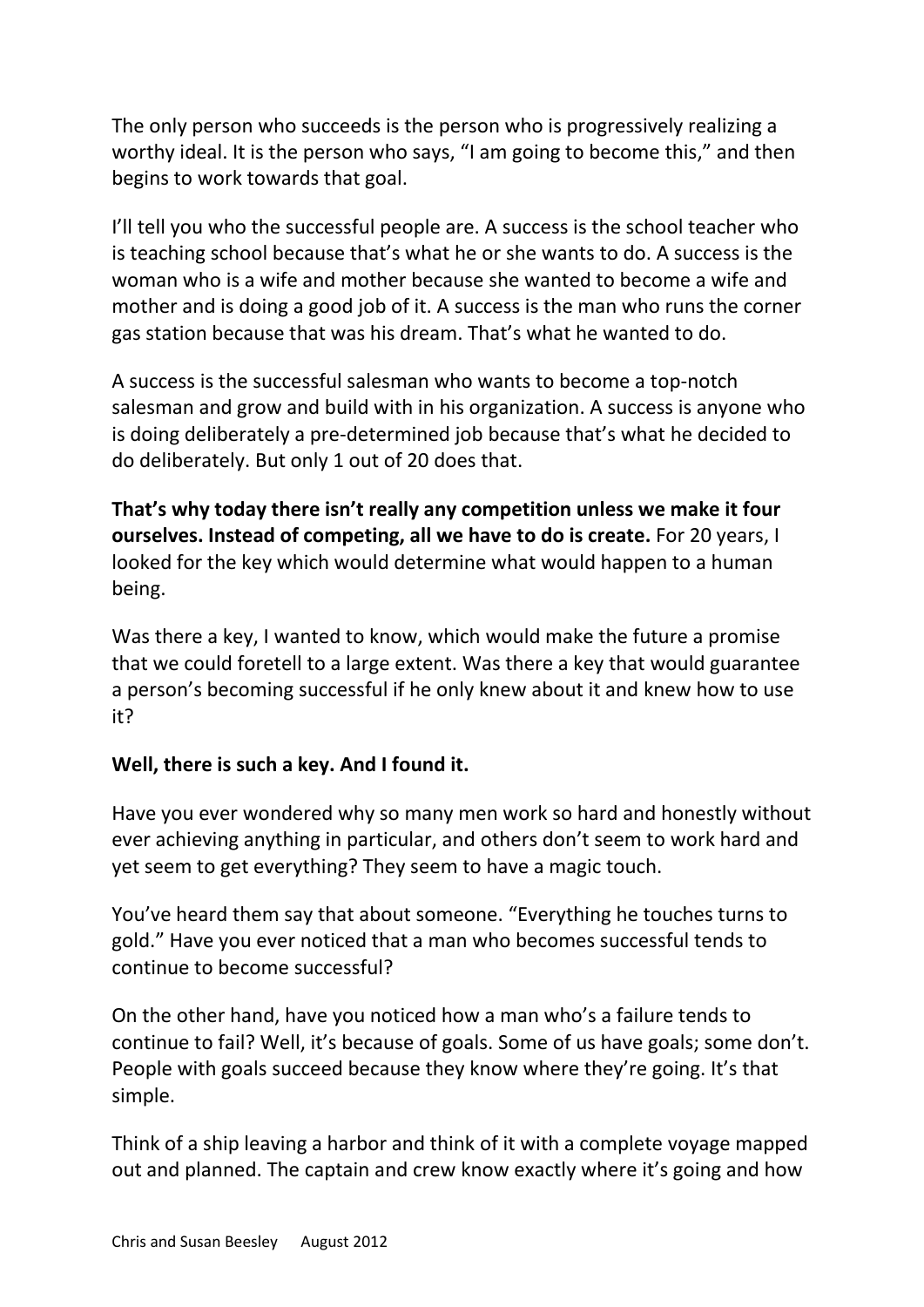long it will take. It has a definite goal. 9,999 times out of 10,000 it will get to where it started out to get.

Now let's take another ship, just like the first, only let's not put a crew on it, or a captain at the helm. Let's give it no aiming point, no goal, and no destination. We just start the engines and let it go.

I think you'll agree with me that if it gets out of the harbour at all, it will either sink or wind up on some deserted beach, a derelict. It can't go any place because it has no destination and no guidance.

It's the same with a human being. Take the salesman for example. There is no other person in the world today with the future of a good salesman. Selling is the world's highest paid profession, if we're good at it and if we know where we're going.

Every company needs top-notch salesmen, and they reward those men. The sky is the limit for them. But how many can you find? Someone once said the human race is fixed. Not to prevent the strong from winning, but to prevent the weak from losing.

The American economy today can be likened to a convoy in time of war. The entire economy is slowed down to protect its weakest link, just as the convoy had to go at the speed that will permit its slowest vessel to remain in formation.

That's why it's so easy to make a living today. It takes no particular brains or talent to make a living and support a family today. We have a plateau on socalled security, if that's what person is looking for. But we do have to decide how high above this plateau we want to aim.

Now let's get back to the Strangest Secret in the World, the story I wanted to tell you today.

Why do men with goals succeed in life, and men without them fail? Well, let me tell you something which, if you really understand it, will alter your life immediately. If you understand completely what I'm going to tell you from this moment on, your life will never be the same again.

You will suddenly find that good luck just seems to be attracted to you, the things you want just seem to fall in line, and from now on you won't have the problems, the worries, the gnawing lump of anxiety that perhaps you've experienced before. Doubt and fear will now be things of the past.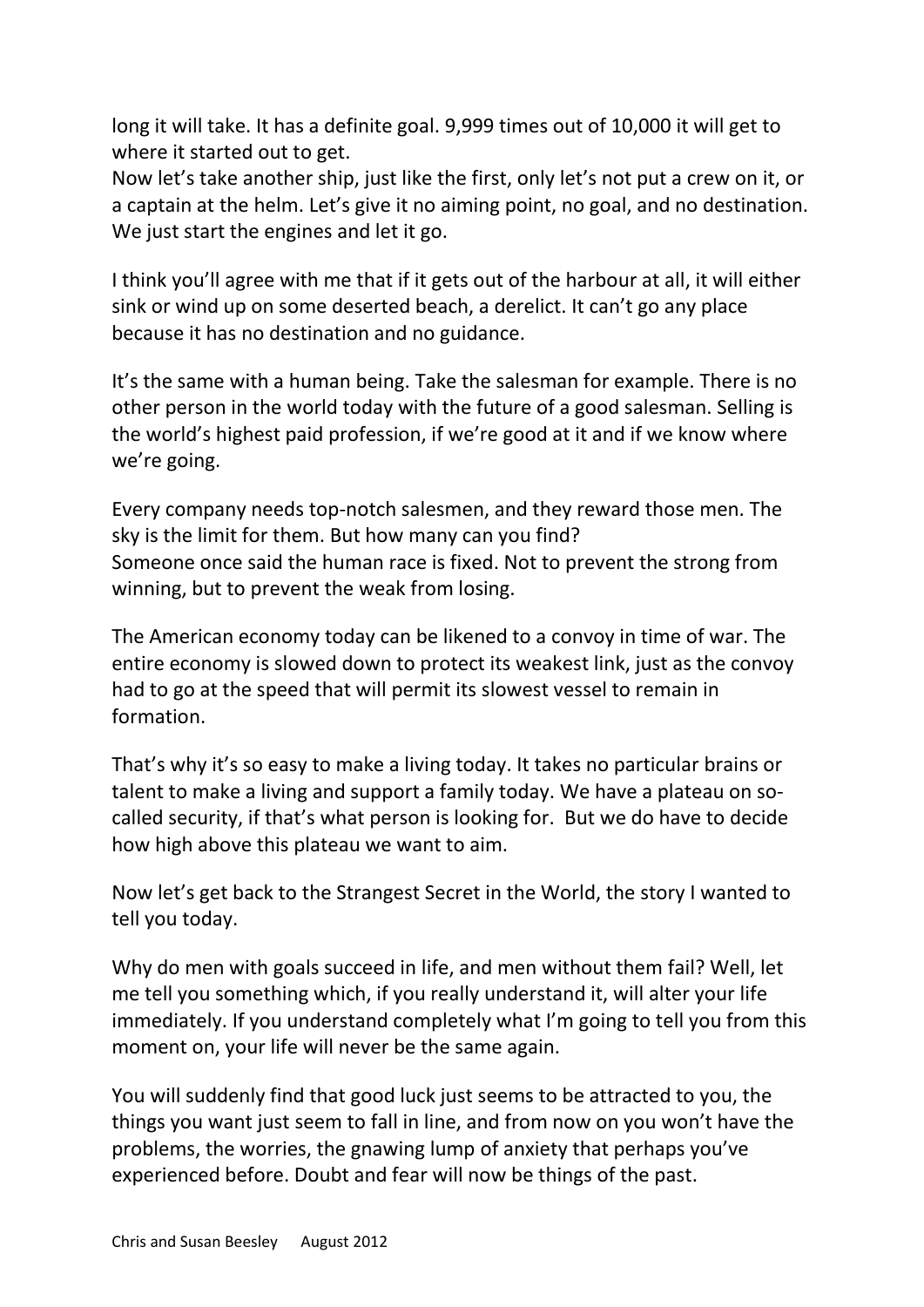Throughout history, the great wise men and teachers, philosophers, and prophets have disagreed with one another on many different things. It's only on this one point that they are in complete and unanimous agreement.

Listen to what Marcus Aurelius, the great Roman Emperor said: "A man's life is what his thoughts make of it."

Disraeli said this: "Everything comes if a man will only wait. I've brought myself by long meditation to the conviction that a human being with a settled purpose must accomplish it, and nothing can resist a will that will stake even existence for its fulfillment."

Ralph Waldo Emerson said this: "A man is what he thinks about all day long."

William James said, "The greatest discovery of my generation is that human beings can alter their lives by altering their attitudes of mind." And he also said, "We need only in cold blood act as if the thing in question were real, and it will become infallibly real by growing into such a connection with our life that it will become real. It will become so knit with habit and emotion that our interests in it will be those which characterize belief."

He also said, "If you only care enough for a result, you will almost certainly obtain it. If you wish to be rich, you will be rich. If you wish to be learned, you will be learned. If you wish to be good, you will be good. Only you must, then, really wish these things, and wish them exclusively, and not wish at the same time a hundred other incompatible things just as strongly."

In the Bible you will read in Mark 9-23: "*If thou canst believe, all things are possible to him that believeth."*

My old friend Dr. Norman Vincent Peale put it this way: "This is one of the greatest laws in the universe. Fervently do I wish I had discovered it as a very young man. It dawned upon me much later in life, and I found it to be the greatest discovery, if not my greatest discovery, outside my relationship to God. The great law briefly and simply stated is if you think in negative terms, you will get negative results. If you think in positive terms, you will achieve positive results."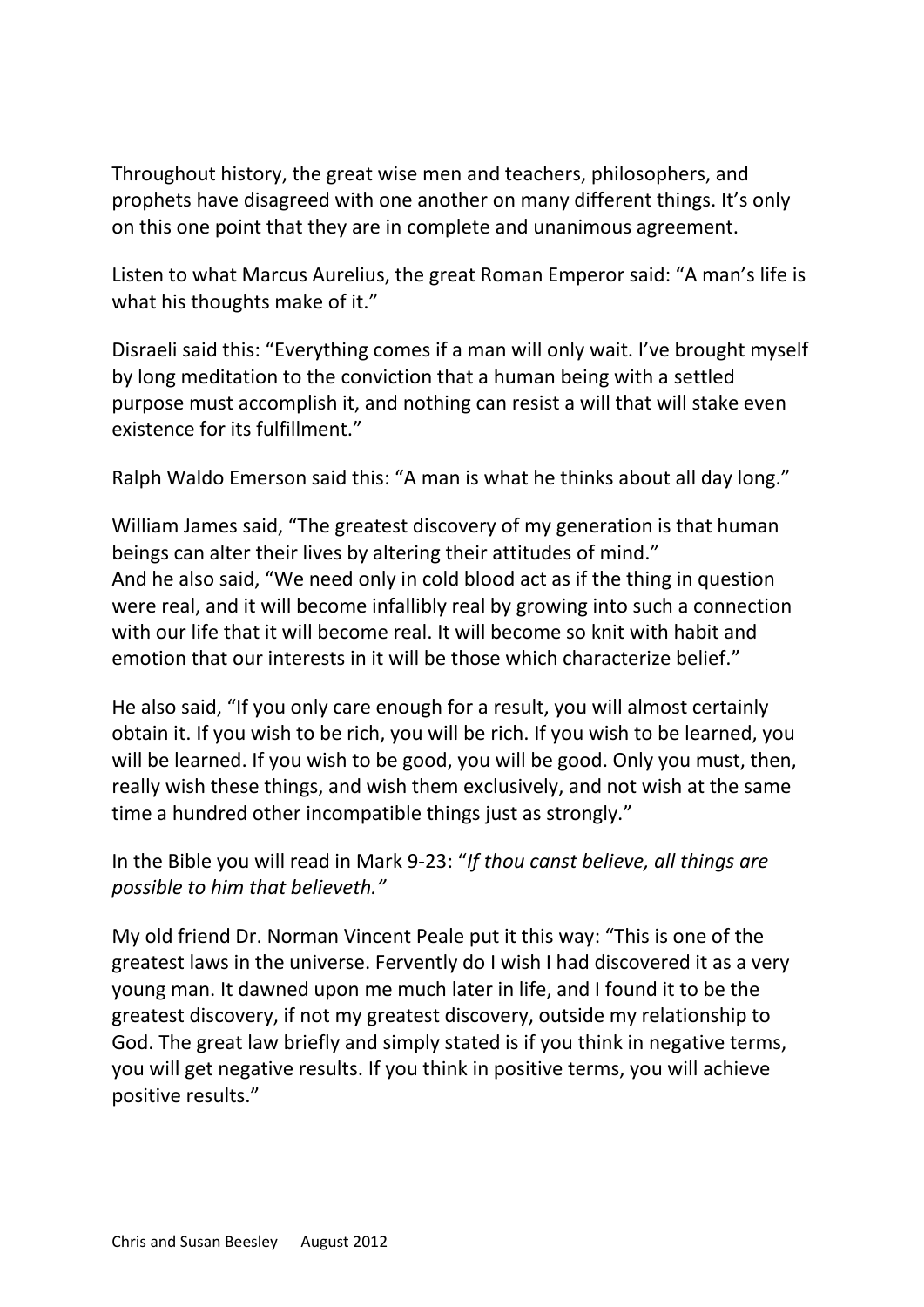"That is the simple fact," he went on to say, "Which is of the basis of an astonishing law of prosperity and success. In three words: Believe and Succeed."

William Shakespeare put it this way: "Our doubts are traitors and make us lose the good we oft might win by fearing to attempt." George Bernard Shaw said: "People are always blaming their circumstances for what they are. I don't believe in circumstances. The people who get on in this world are the people who get up and look for the circumstances they want, and if they can't find them, make them."

Well, it's pretty apparent, isn't it? And every person who discovered this, for a while, believed that they were the first to work it out. We become what we think about.

It stands to reason that a person who is thinking about a concrete and worthwhile goal is going to reach it, because that's what he's thinking about. And we become what we think about.

Conversely, the man who has no goal, who doesn't know where they are going, and whose thoughts must therefore be thoughts of confusion, anxiety, fear, and worry becomes what they think about. His life becomes one of frustration, fear, anxiety, and worry. And if he thinks about nothing, he becomes nothing.

Now how does it work? Why do we become what we think about?

Well, I'll tell you how it works as far as we know. To do this, I want to talk about a situation that parallels the human mind.

Suppose a farmer has some land and it's good, fertile land. Now, the land gives the farmer a choice. He may plant in that land whatever he chooses. The land doesn't care. It's up to the farmer to make the decision.

Remember, we're comparing the human mind with the land because, the mind, like the land, doesn't care what you plant in it. It will return what you plant, but it doesn't care what you plant.

Now let's say that the farmer has two seeds in his hand – one a seed of corn; the other is nightshade, a deadly poison. He digs two little holes in the earth and he plants both seeds; one corn, the other nightshade. He covers up the holes, waters, and takes care of the land.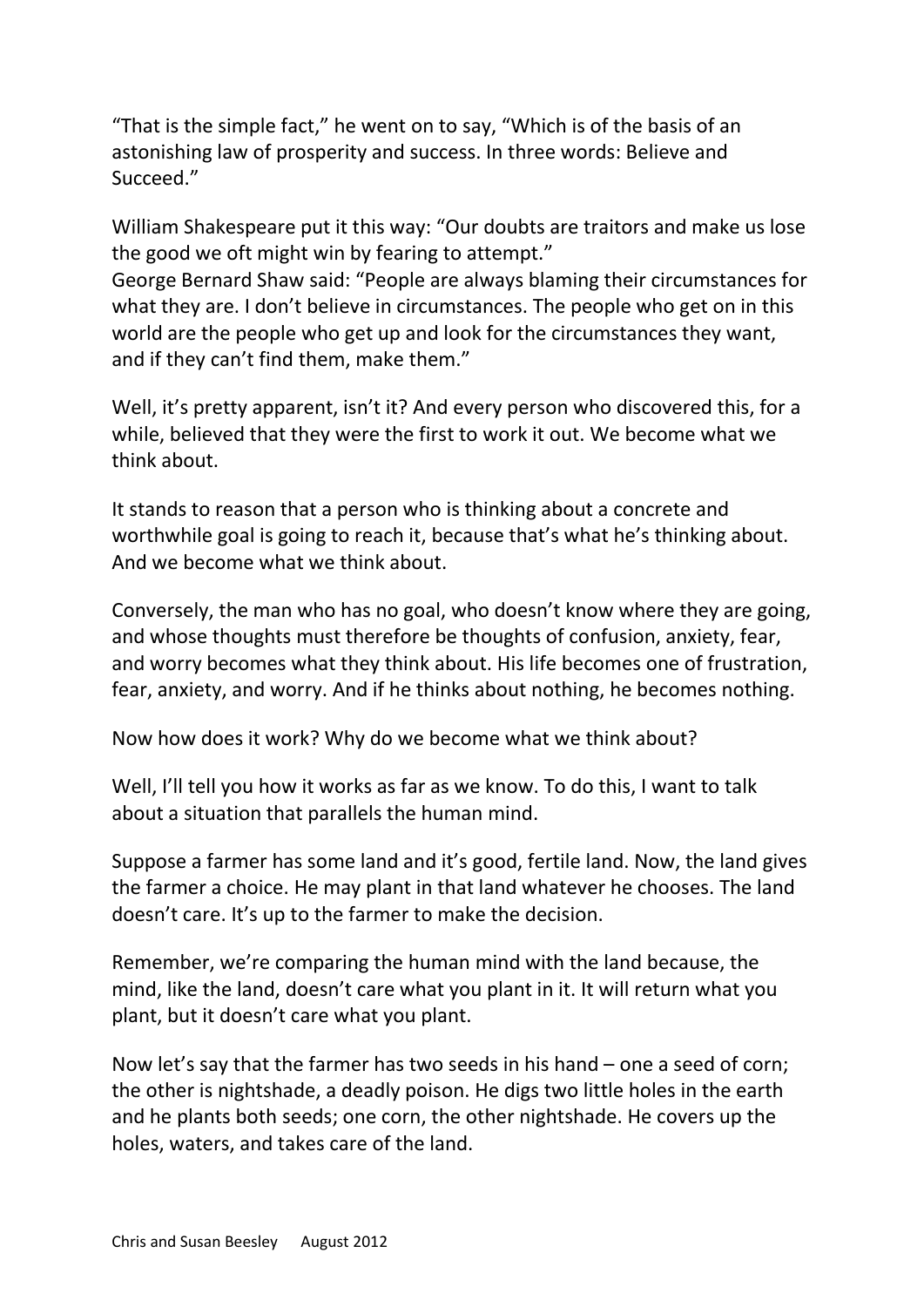What will happen? Invariably, the land will return what's planted. As it's written in the Bible, "As ye sow, so shall ye reap."

Remember, the land doesn't care. It will return poison in just as wonderful abundance as it will corn. So up come the two plants – one corn, one poison.

The human mind is far more fertile, far more incredible and mysterious than the land, but it works the same way. It doesn't care what we plant – success, failure. A concrete, worthwhile goal or confusion, misunderstanding, fear, anxiety, and so on. But what we plant, it must return to us.

You see, the human mind is the last great unexplored continent on earth. It contains riches beyond our wildest dreams. It will return anything we want to plant. So you may say, if that is true, why don't people use their minds more?

Well, I think they've figured out an answer to that one too. Our mind comes as standard equipment at birth. It's free. And things that are given to us for nothing, we place little value on. Things that we pay money for, we value.

**The paradox is that exactly the reverse is true. Everything that's really worthwhile in life came to us free: our minds, our souls, our bodies, our hopes, our dreams, our ambitions, our intelligence, our love of family and children and friends and country. All these priceless possessions are free.**

But the things that cost us money are actually very cheap and can be replaced at any time. A good man can be completely wiped out and make another fortune. He can do that several times. Even if our home burns down, we can rebuild it. **But the things we got for nothing, we can never replace.**

The human mind is not used because we take it for granted. Familiarity breeds contempt. It can do any kind of job we assign to it, but generally speaking, we use it for little jobs instead of big important ones. Universities have proved that most of us are operating on about ten percent or less of our abilities.

So decide now. What is it you want? Plant your goal in your mind. It's the most important decision you'll ever make in your entire life. What is it you want? Do you want to be an outstanding salesman, a better worker at your particular job?

#### **Do you want to go places in your company, in your community? Do you want to get rich?**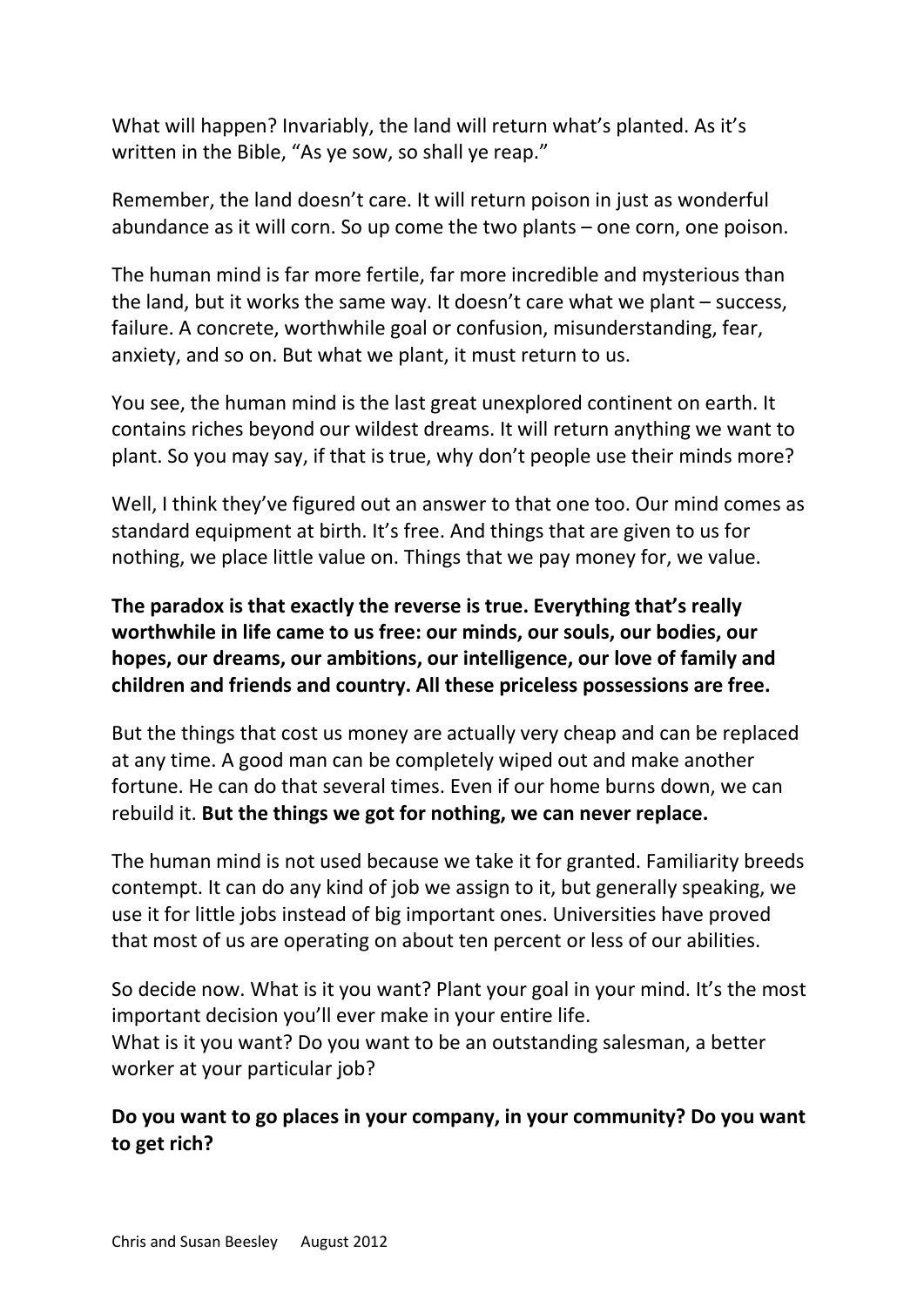All you have got to do is plant that seed in your mind, care for it, work steadily towards your goal, and it will become a reality. It not only will, there's no way that it cannot.

You see, that's a law, like the laws of Sir Isaac Newton, the laws of gravity. If you get on top of a building and jump off, you'll always go down. You'll never go up.

And it's the same with all the other laws of nature. They always work. They're inflexible.

Think about your goal in a relaxed, positive way. Picture yourself in your mind's eye as having already achieved this goal. See yourself doing the things you will be doing when you have reached your goal.

Ours has been called *a Phenobarbitol* Age, the age of ulcers and nervous breakdowns and tranquilizers. At a time when medical research has raised us to a new plateau of good health and longevity, far too many of us worry ourselves into an early grave trying to cope with things in our own little personal ways, without learning a few great laws that will take care of everything for us.

These things we bring on ourselves through our habitual way of thinking. Every one of us is the sum total of our own thoughts. He is where he is because that's exactly where we really want or feel we deserve to be, whether we'll admit that or not.

Each of us must live off the fruit of his thoughts in the future, because what you think today and tomorrow, next month and next year, will mould your life and determine your future. You're guided by your mind.

I remember one time I was driving through eastern Arizona and I saw one of those giant earth-moving machines roaring along the road at about 35 miles an hour with what looked like 30 tons of dirt in it – a tremendous, incredible machine – and there was a little man perched way up on top with the wheel in his hands, guiding it.

As I drove along, I was struck by the similarity of that machine with the human mind. Just suppose you are sitting at the controls of such a vast source of energy. Are you going to sit back and fold your arms and let it run itself into a ditch or are you going to keep both hands firmly on the wheel and control and direct this power to a specific, worthwhile purpose?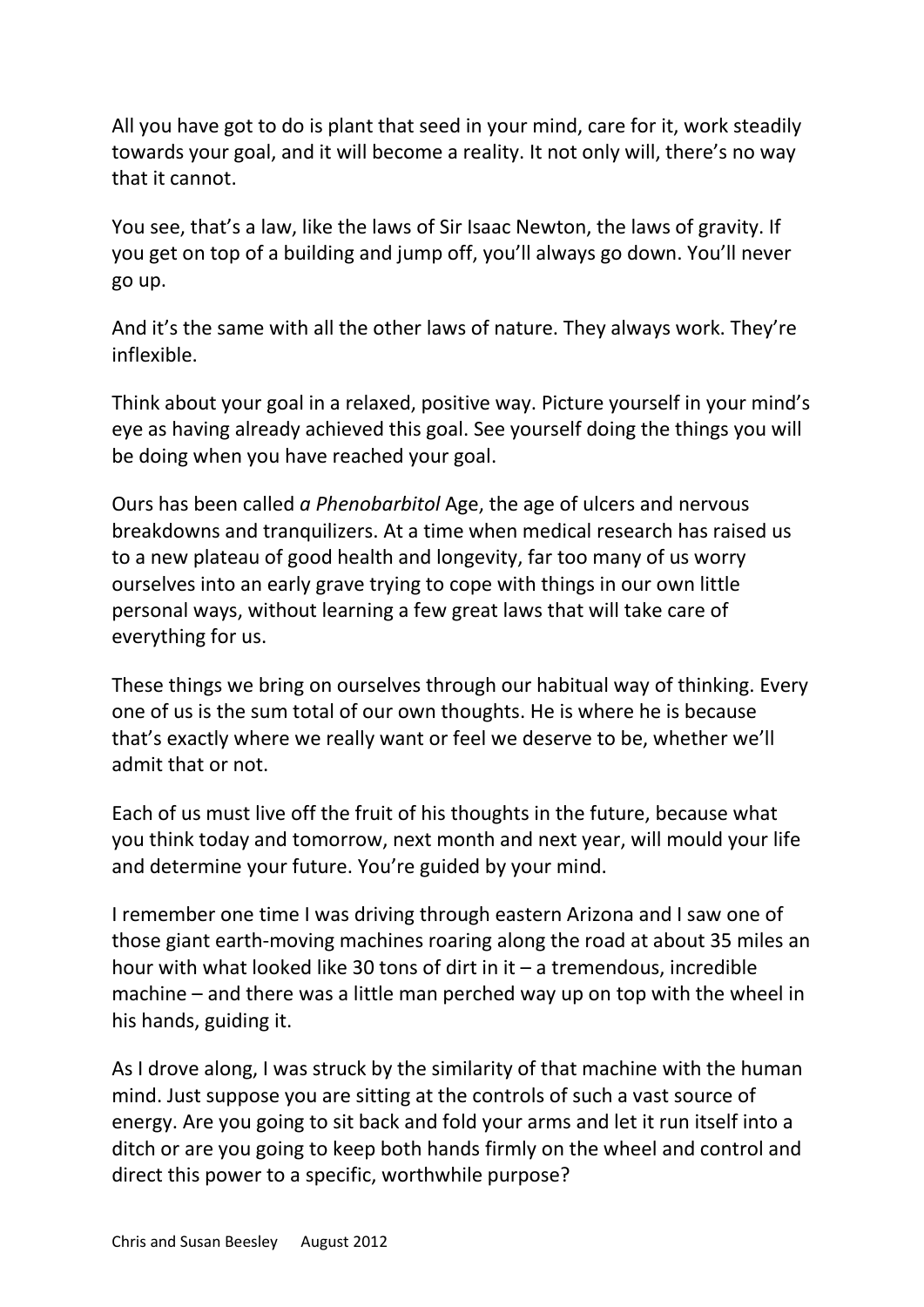It's up to you. You're in the driver's seat.

You see, the very law that gives us success is a two-edged sword. We must control our thinking. The same rule that can lead a man to a life of success, wealth, happiness, and all the things they ever dreamed of for themselves and his family, that very same law can lead them into the gutter. It's all in how he uses it – for good or for bad.

This is The Strangest Secret in the world. Why do I say it's strange, and why do I call it a secret?

Actually, it isn't a secret at all. It was first promulgated by some of the earliest wise men, and it appears again and again throughout the Bible. But very few people have learned it or understand it. That's why it's strange, and why for some equally strange reason it virtually remains a secret.

I believe you could go out and walk down the main street of your town and ask one person after another what the secret of success is and you probably wouldn't run into one person in a month that could tell you.

This information is enormously valuable to us if we really understand it and apply it. It's valuable to us not only for our own lives, but the lives of those around us, our families, employees, associates, and friends.

Life should be an exciting adventure. It should never be a bore. A man should work fully, be alive. He should be glad to get out of bed in the morning. He should be doing a job he likes to do because he does it well.

One time I heard Grove Patterson, the great late editor-in-chief of the Toledo Daily Blade make a speech and as he concluded his speech he said something I've never forgotten. He said, "My years in the newspaper business have convinced me of several things. Among them, that people are basically good, and that we came from someplace and we are going someplace. So we should make our time here an exciting adventure. The architect of the universe didn't build a stairway leading nowhere. The greatest teacher of all, the carpenter from the Plains of Galilee of all gave us the secret time and time again*: As ye believe, so shall it be done – unto you."*